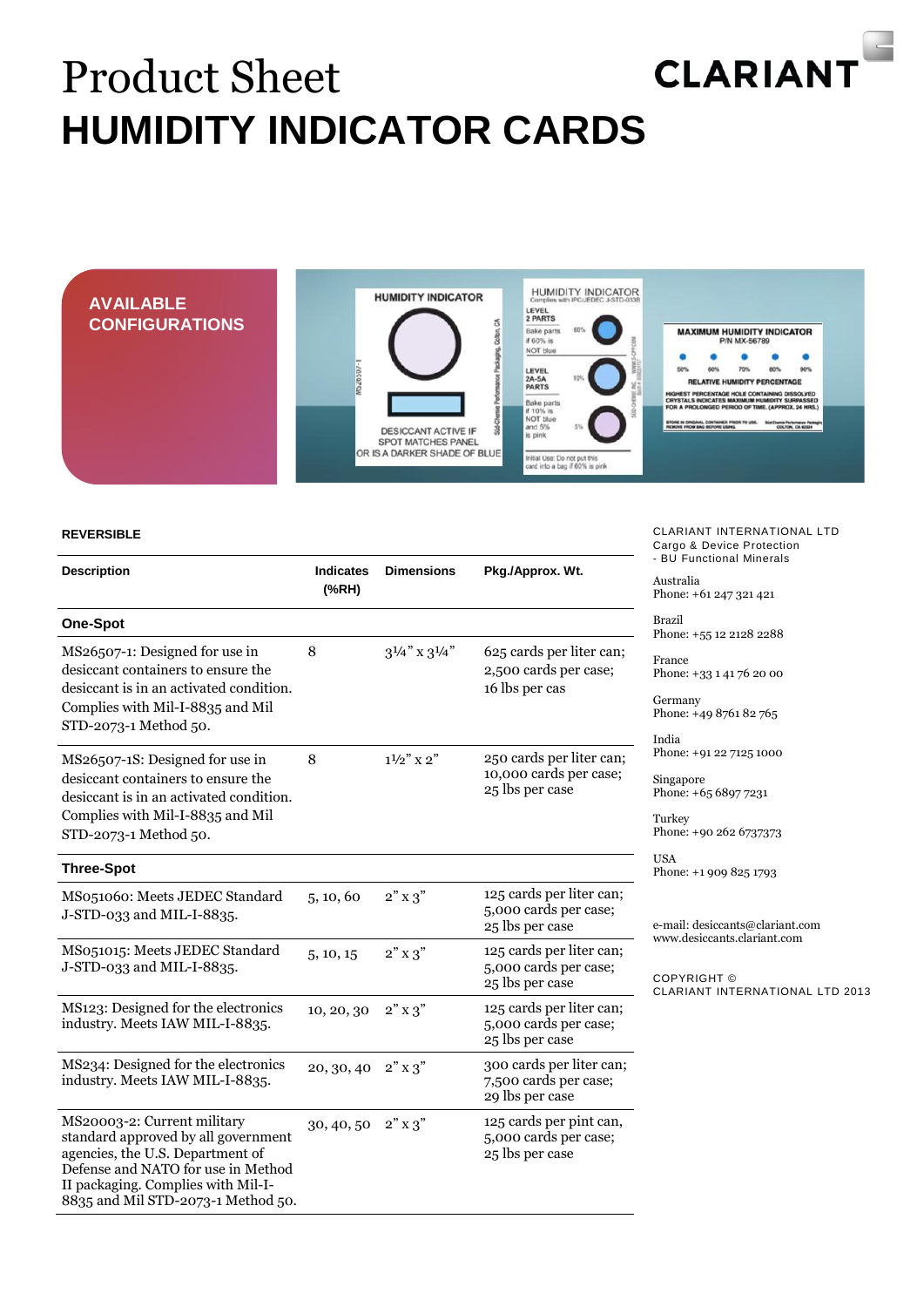

## **REVERSIBLE**

| <b>Description</b>                                                                                                                                                                                                             | Indicates (%RH)                                                   | <b>Dimensions</b>                   | Pkg./Approx. Wt.                                                     |
|--------------------------------------------------------------------------------------------------------------------------------------------------------------------------------------------------------------------------------|-------------------------------------------------------------------|-------------------------------------|----------------------------------------------------------------------|
| <b>Three-Spot (continued)</b>                                                                                                                                                                                                  |                                                                   |                                     |                                                                      |
| MS20003-3: Used where space is limited. Identical<br>in design to MS20003-2, except it is half the size.<br>Ideal for packaging in small barrier bags. Complies<br>with Mil-I-8835 and Mil STD-2073-1 Method 50.               | 30, 40, 50                                                        | $1''$ X 1 $\frac{5}{8}$             | 500 cards per pint can;<br>20,000 cards per case;<br>27 lbs per case |
| <b>Four-Spot</b>                                                                                                                                                                                                               |                                                                   |                                     |                                                                      |
| HM-04 SMD-Humitector: Designed specifically for<br>the electronics industry. Ideal for use with other<br>components of the "Dry Pack" packaging concept.<br>Complies with Mil-I-8835 and Mil STD-2073-1<br>Method 50.          | 10, 20, 30,<br>40                                                 | $2"$ x 3"                           | 100 cards per pint can;<br>4,000 cards per case;<br>23 lbs per case  |
| Six-Spot                                                                                                                                                                                                                       |                                                                   |                                     |                                                                      |
| AEC826004NE: Designed for electronics packaging.<br>Complies with Mil-I-8835 and Mil STD-2073-1<br>Method 50.                                                                                                                  | 10, 20, 30,<br>40, 50, 60                                         | $1\frac{9}{16}$ x 4 $\frac{3}{4}$ " | 200 cards per liter can;<br>5,000 cards per case;<br>25 lbs per case |
| <b>IRREVERSIBLE/MAXIMUM</b>                                                                                                                                                                                                    |                                                                   |                                     |                                                                      |
| <b>Description</b>                                                                                                                                                                                                             | Indicates (%RH)                                                   | <b>Dimensions</b>                   | Pkg./Approx. Wt.                                                     |
| Traditional                                                                                                                                                                                                                    |                                                                   |                                     |                                                                      |
| MX56789: Each level of relative humidity is<br>represented by a blue crystal that dissolves to a large<br>blue spot above the indicated humidity percentage<br>when exposed for a period of 24 hours or more.                  | 50, 60, 70,<br>80,90                                              | $4\frac{1}{2}$ x 3"                 | 50 cards per gallon; 250 cards<br>per case;<br>16 lbs per case       |
| <b>COMBINED REVERSIBLE AND IRREVERSIBLE</b>                                                                                                                                                                                    |                                                                   |                                     |                                                                      |
| <b>Description</b>                                                                                                                                                                                                             | Indicates (%RH)                                                   | <b>Dimensions</b>                   | Pkg./Approx. Wt.                                                     |
| <b>Traditional</b>                                                                                                                                                                                                             |                                                                   |                                     |                                                                      |
| MXC56789: In addition to irreversible crystals, the<br>MXC56789 also has a reversible indicator to show<br>the current humidity when the package is opened, in<br>the event that humidity rose and dropped during<br>shipping. | Irreversible:<br>50, 60, 70,<br>80,90<br>Reversible:<br>10 to 100 | $4\frac{1}{2}$ x $4\frac{1}{2}$ "   | 25 cards per gallon; 125 cards<br>per case;<br>10 lbs per case       |
| <b>COMMERCIAL</b>                                                                                                                                                                                                              |                                                                   |                                     |                                                                      |
| <b>Description</b>                                                                                                                                                                                                             | Indicates (%RH)                                                   | <b>Dimensions</b>                   | Pkg./Approx. Wt.                                                     |
| <b>Traditional</b>                                                                                                                                                                                                             |                                                                   |                                     |                                                                      |
| 6203-100: Supplied with a hole for easy installation.                                                                                                                                                                          | 15 to 95                                                          | $1^{1/2}$ " X 4 <sup>1</sup> /4"    | 100 cards per bag                                                    |